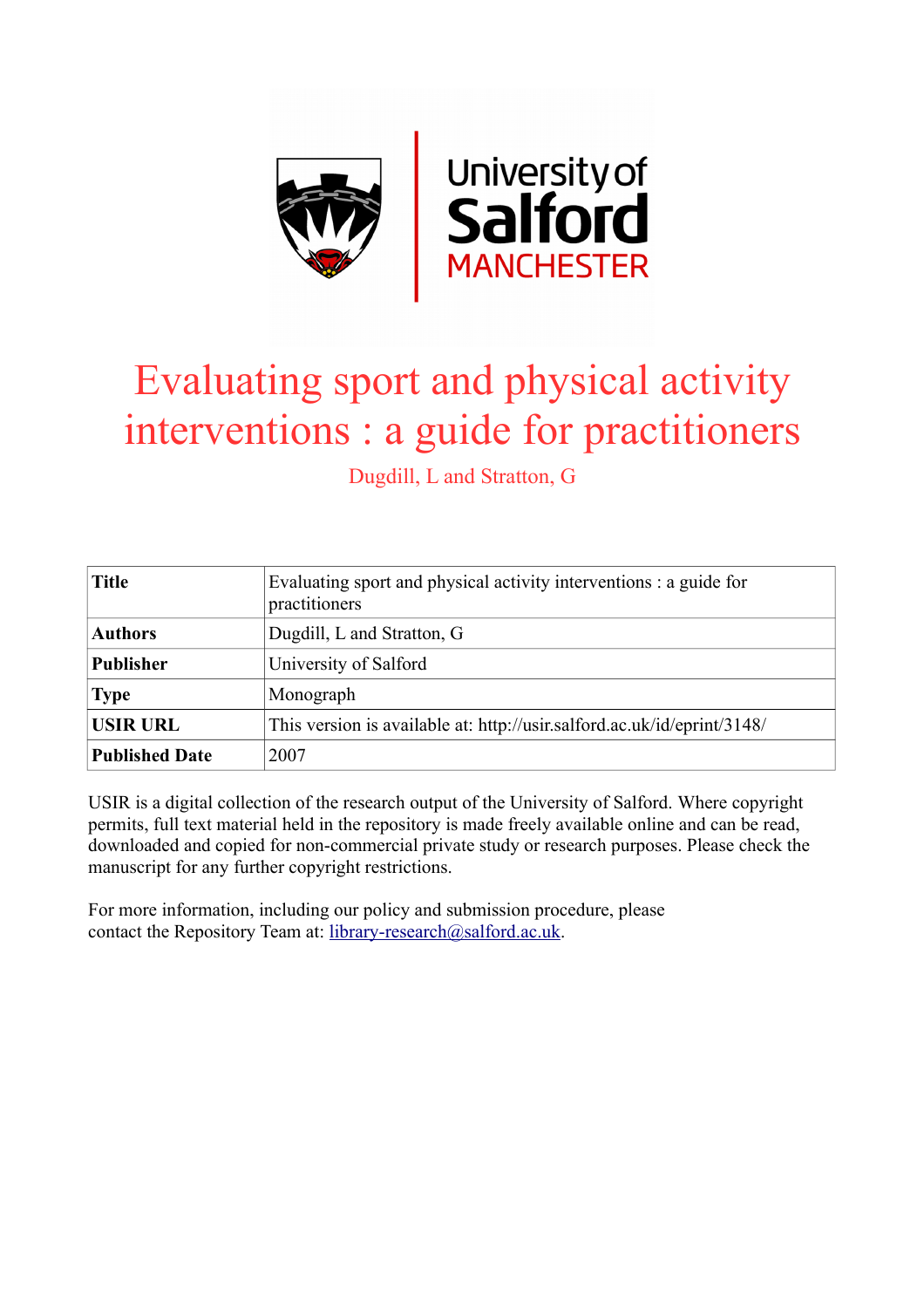

# **Evaluating Sport and Physical Activity Interventions**

A guide for practitioners

Dr Lindsey Dugdill & Prof. Gareth Stratton



author names





### **Dr Lindsey Dugdill** Reader in Excersise & Health

Centre for Pubic Health Research

The University of Salford Salford, Greater Manchester M5 4WT. United Kingdom

T: +44 (0)161 295 2365 E: L.Dugdill@salford.ac.uk

**Prof. Gareth Stratton** Professor in Paediatric Exercise Sciences Research Institute for Sport and Excersise Sciences

Liverpool John Moores University Liverpool, Merseyside L3 2ET United Kingdom

T: +44 (0)151 231 4334 E: G.Stratton@ljmu.ac.uk the design & print group, university of salford T: 0161 295 2630 21023//07



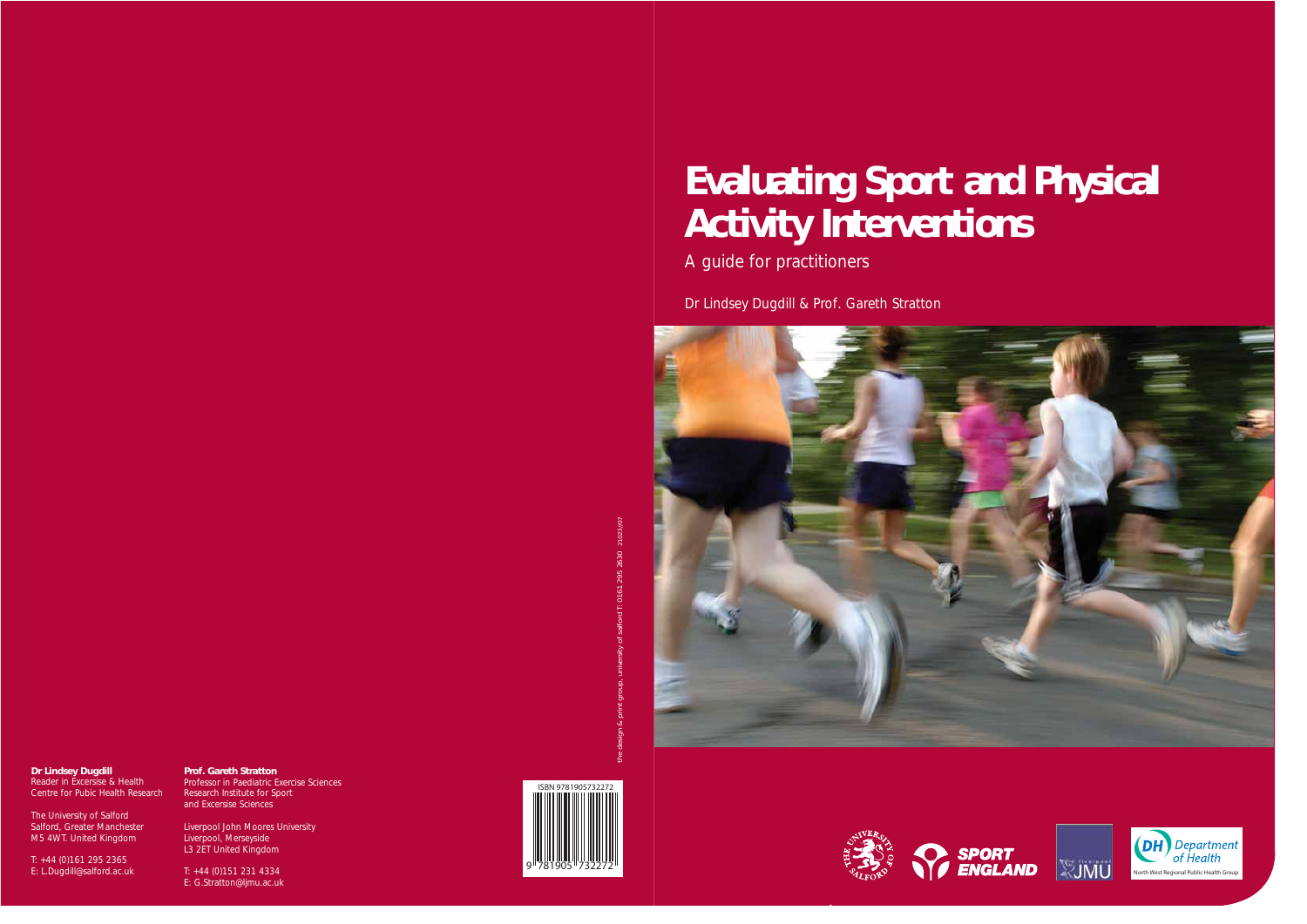The Chief Medical Officer's (DH, 2004b) recommendations for public health are that adults participate in "a total of at least 30 minutes a day of at least moderate intensity physical activity on five or more days a week." (piii). For obesity prevention it is recommended that adults participate in 45-60 minutes of at least moderate physical activity each day. Children are recommended to accumulate at least 60 minutes of daily, moderate to vigorous physical activity. The Department of Health has a joint public service agreement with the Treasury, the Department for Education and Skills and the Department for Culture, Media and Sport (DCMS, 2002) to halt the year-on-year rise in obesity among children



under 11 by 2010, in the context of a broader strategy to tackle obesity in the population as a whole. Sport England is contributing to the CMO's physical activity recommendations by enabling adults to do 3 x 30 minutes of sport and active recreation per week (with a 1% year on year increase until 2010). Progression towards these targets are being measured through the Active People Survey (Sport England 2005-2006). School children should be receiving 2 hours of physical education and school sport per week by 2010. The Active People Survey showed that only a fifth of adults achieved 30 minutes of moderate intensity sport or active recreation on at least three days a week and data on children are unclear and patchy.

We hope you will find it a valuable and practical resource to support you when monitoring and evaluating your physical activity and sport interventions and programmes more effectively.

# **Introduction**

Shileen Tarpey Sport, Physical Activity and Health Manager Sport England

The benefits of a physically active lifestyle in health promotion and disease prevention are well-documented (DH, 2004a). Despite such convincing evidence, sport and physical activity levels among the UK population are low (DH, 2000; Active People Survey, 2007) and there is a need to increase and sustain physical activity levels in order to reduce preventable deaths from chronic diseases and promote good health (DH, 2003).



### **Foreword**

The guidance document on "Evaluating Sport and Physical Activity Interventions" is aimed at physical activity practitioners, managers and commissioners from Local Authorities, Primary Care Trusts and Sport and Physical Activity Alliances.

The main difficulty facing people working in the physical activity field is the complexity of evaluating a health intervention, such as physical activity, for which there is no single ilidated tool to measure all types of  $\overline{\rm{physi}}$ cal activity, in all settings, for all ages. However, there are a range of different quantitative and qualitative tools which

can be used to look at different elements of physical activity under different circumstances.

This guide is not mean to be prescriptive about evaluation, but it should be seen as an aid when making decisions about the evaluation of physical activity and sport interventions.

We hope you will find it useful and we welcome your feedback.

Regional Health and Physical Activity Coordinator North West Public Health Group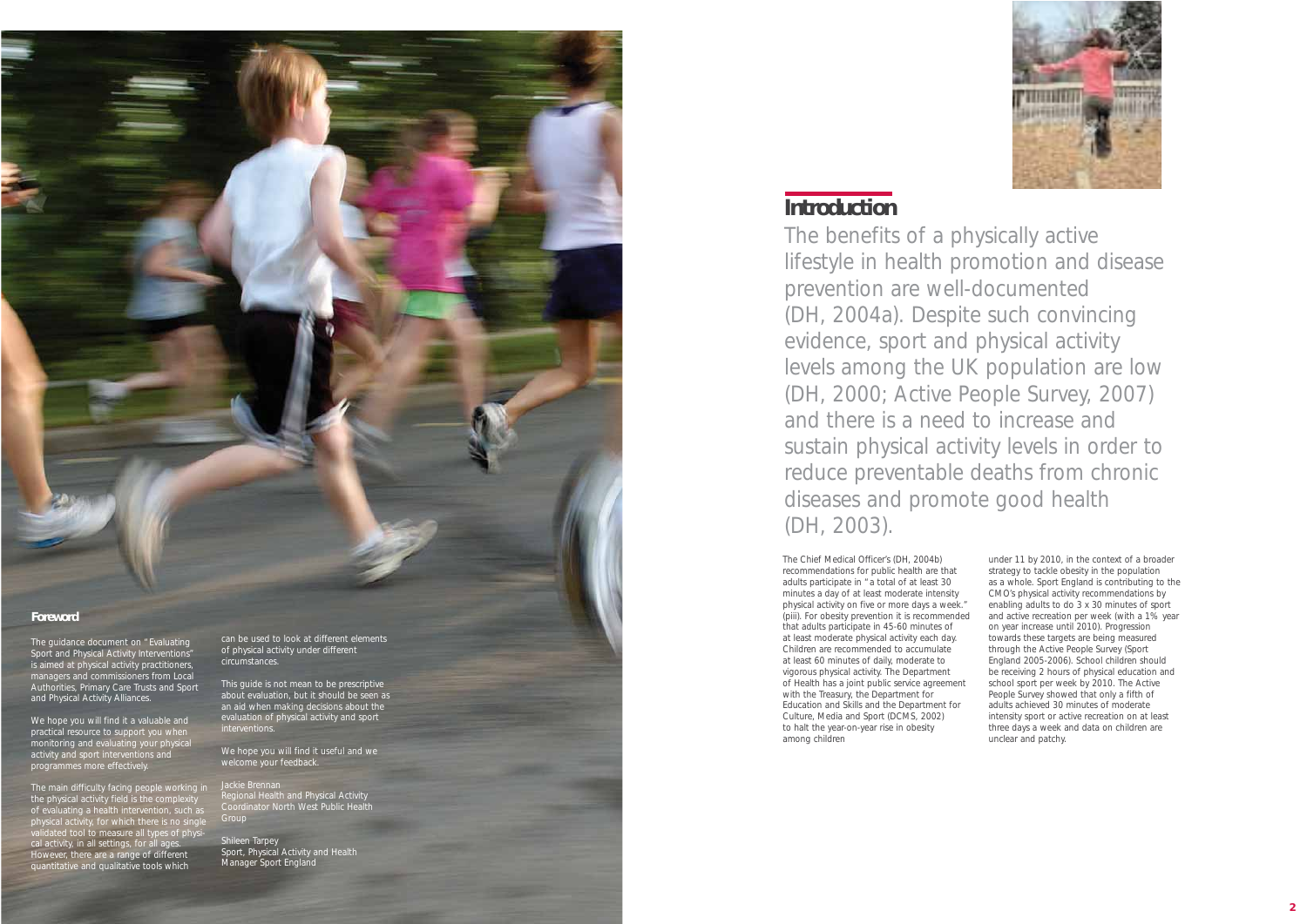# **Evaluating Interventions**

Evaluation is made up of a number of progressive steps, the most important of which is the collection of appropriate data that is subsequently used to make a judgment about the value of anintervention. The evidence from an evaluation should enable practitioners to produce more effective in terventions for participants. An evaluation should measure progress towards meeting the expressed aims and objectives of an intervention. Also, as the resources and skills available for evaluations are often limited, a choice of what to measure and why should be taken early on in the evaluation process. Thus if an intervention aims to increase the number of people walking in a park, then counting the number of walkers around the park using an observational tool and a representative sampling period (morning, midday, afternoon and evening on week and weekend days) would suffice.

Evaluation should always be seen as an integral part of the process of intervention design – especially new interventions, however, it is important to choose methods and type of data carefully. An appropriate evaluation should instigate improvements in intervention effectiveness or aid intervention sustainability. Furthermore it is also useful to create a framework around evaluations as more than one evaluation may be required by an organization (local authority, PCT etc.) at any one time.

- $\blacksquare$  Reach Who did the intervention reach? e.g. monitoring of participant numbers through registers, post codes, questionnaires, facility usage
- Effectiveness How effective was the intervention at meeting its aims and objectives? – e.g. physical activity increase, decrease in body mass index or increasing the contemplation to become physically active.
- Adoption Have significant parts of the intervention been adopted elsewhere? -e.g. exercise referral interventions have been adopted by most local authorities in the UK
- Implementation How was the intervention implemented and managed? How was the intervention funded. What skills did the staff have?
- Monitoring: What were the monitoring and evaluation strategies used to assess the quality of the intervention? Is the in tervention sustainable?

### **An Example of an Evaluation Framework:- RE-AIM**

The RE-AIM framework (for more detail see: www.re-aim.org) is perhaps a useful way for practitioners to think about structuring their evaluation.

This framework also allows a reporting structure to be used between partnerships. Thus if 10 sport / physical activity interventions were in operation in one neighbourhood, each would report against the 5 RE-AIM sections allowing an overall report to be constructed using the RE-AIM headings.



# **Aims of the Guide**

The World Health **Organisation** recommend that between 10-20% of total intervention costs should be spent on evaluation.

However, evaluation is sometimes seen as problematic and time consuming and takes lower priority compared to intervention delivery (Stratton et al., 2005). In general, evidence on the effectiveness of physical activity interventions across England is scarce and interventions with sound evaluations are required (NICE, 2006). (for NICE criteria see:- www. nice.org.uk/).

In response, this guidance aims to address key issues that need to be considered when evaluating the impact of interventions on sport and physical activity. It is aimed at practitioners who are working with "Choosing Activity: a Physical Activity Action Plan" (DH, 2005) and who are attempting to evaluate strategies (Dugdill, 2001) developed within local area agreements, wider physical activity interventions or within health care or education settings. The guide discusses principles of good practice when designing evaluations and suggests tools that might be used. To assist practitioners a glossary of terms has also been produced (see appendix 1).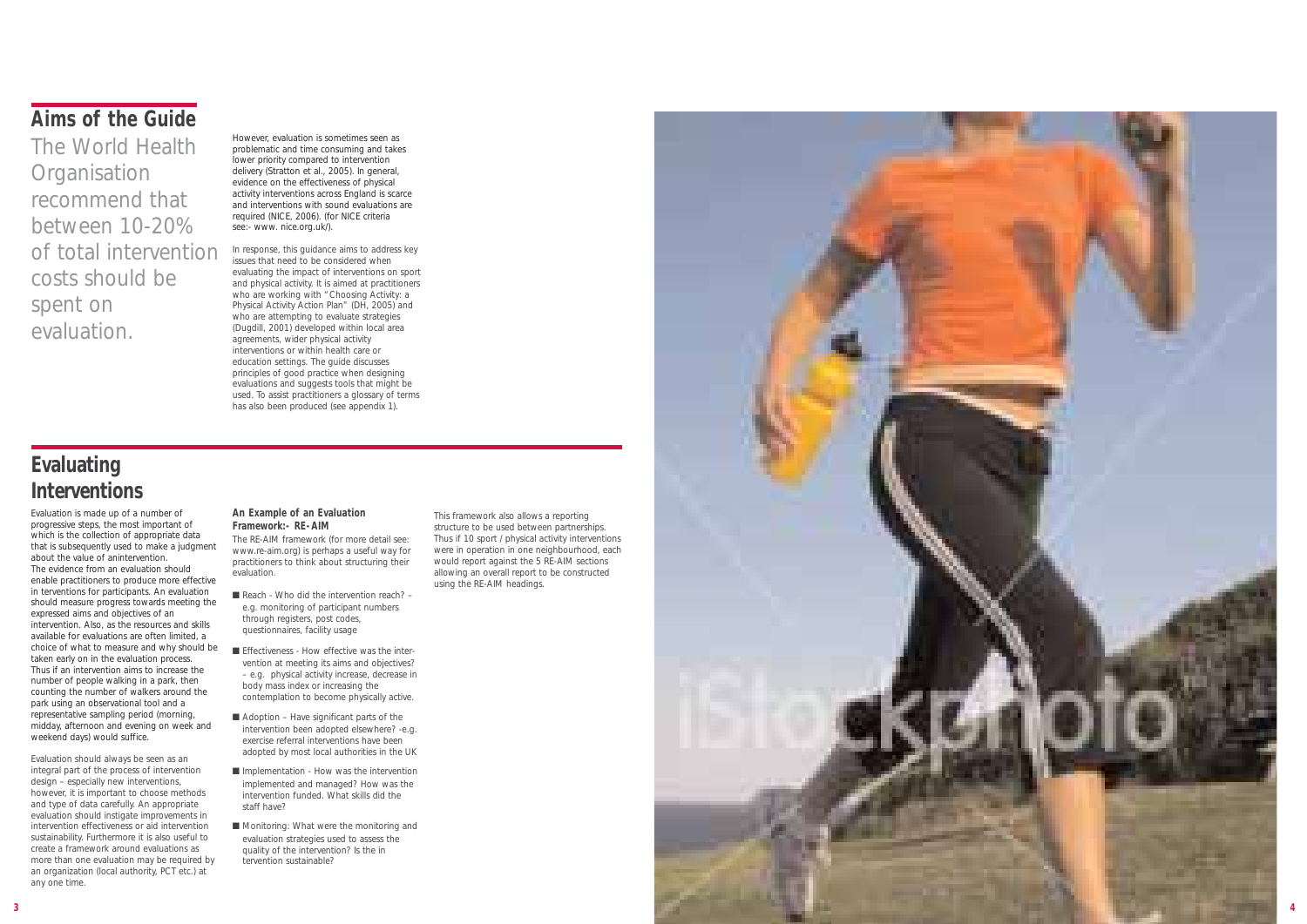# **STAGE ONE Planning**

- Stakeholder involvement and participation evaluation should be carried out by a team who represent all stakeholder views. A balance between insider (management) and outsider involvement (consultants, academics) in evaluation is the ideal and can help keep the balance between subjectivity/objectivity and rigorous practice.
- Needs analysis helps prioritise issues in conjunction with stakeholders:
- ✓ it begins the evaluation cycle and provides baseline data
- ✓ it can establish the organisation or
- intervention's view and philosophy ✓ it identifies related problems/issues that exist and why
- ✓ it identifies current good practice but also gaps in provision
- ✓ it determines which issues are priorities for different sectors of the population
- ✓ it helps to establish how and when to intervene
- ✓ it sets up links with different groups and encourages participation
- Clarifying aims of the intervention stakeholders can use the needs analysis to decide on priorities for action, intervention aims and goals and implementation delivery.
- Setting evaluation objectives this involves several stages:

i. Deciding the evaluation questions – once the aims and objectives of the evaluation are decided it should be reasonably straightforward to clarify the questions that the evaluation will address. Clarity at this stage can ensure that only relevant, rather than

- redundant information is collected.
- -

ii. Choosing appropriate indicators - indicators chosen to reflect stakeholder agendas will produce data of real interest and this is more likely to lead to action as a result. iii. A balance of process, impact and outcome indicators are required to avoid a focus on short-term impacts rather than longer-term outcomes. To be effective, evaluation should have a balanced range of all indicators. For instance, failure of an intervention may be due to the manner of implementation rather than the content of the intervention – only process indicators will detect this. Short-term impact measures are important to give participants and stakeholders a view as to the progress being made and can keep people engaged with the process. Outcome measures help to identify if an intervention is still on track at a later time and whether change has been maintained or lost. The boundaries between process, impact and outcome indicators can become blurred particularly with ongoing interventions due as the cyclical nature of action, evaluation and reflection can overlap. This is where structuring a number of intervention evaluations according to an evaluation framework (for example RE-AIM) can give direction to multiple interventions aimed at increasing activity levels.

■ Other factors influencing evaluation design

- Needs analysis stage (formative evaluation) of the planning cycle informs the strategic development of physical activity programme action planning. **01**
- 02 Process evaluation<br>gives evidence as t gives evidence as to the effectiveness of the planning and implementation phases of the intervention.
- O<sub>3</sub> Impact evaluation<br>describe the immed describe the immediate benefits at the end of a health intervention.
- **O4** Outcome evaluation<br>describes longer term describes longer term effects and attempts to examine the sustainability of the intervention.
- O 5 Dissemination (reports following<br>RE-AIM framework). RE-AIM framework).
- ✓ Target group e.g. age, gender, disability
- ✓ Seasonality, climate
- ✓ Resources, skills for evaluation
- 
- 

✓ Geographical location of intervention e.g. rural, urban

✓ Current policy supporting health practices

✓ Environmental, cultural and socio-demographic issues.

In addition to the stages illustrated in figure 1 well-designed evaluation studies should follow a series of principles of good practice outlined below. Monitoring and measuring should receive as much thought as designing the physical activity intervention. The best way to consider this is to understand that each time there is an action there is evidence to collect. This evidence can be collected, collated and disseminated at various stages:

Evaluation can be described in a series of stages and these are illustrated in figure



# **Stages of Evaluation**

Evaluation should measure all of the phases. Outcome evaluation alone is not sufficient as it does not explore the reasons why an intervention has been successful. We must ask what, how and why a sport/physical activity intervention is successful if the evaluation is to be meaningful.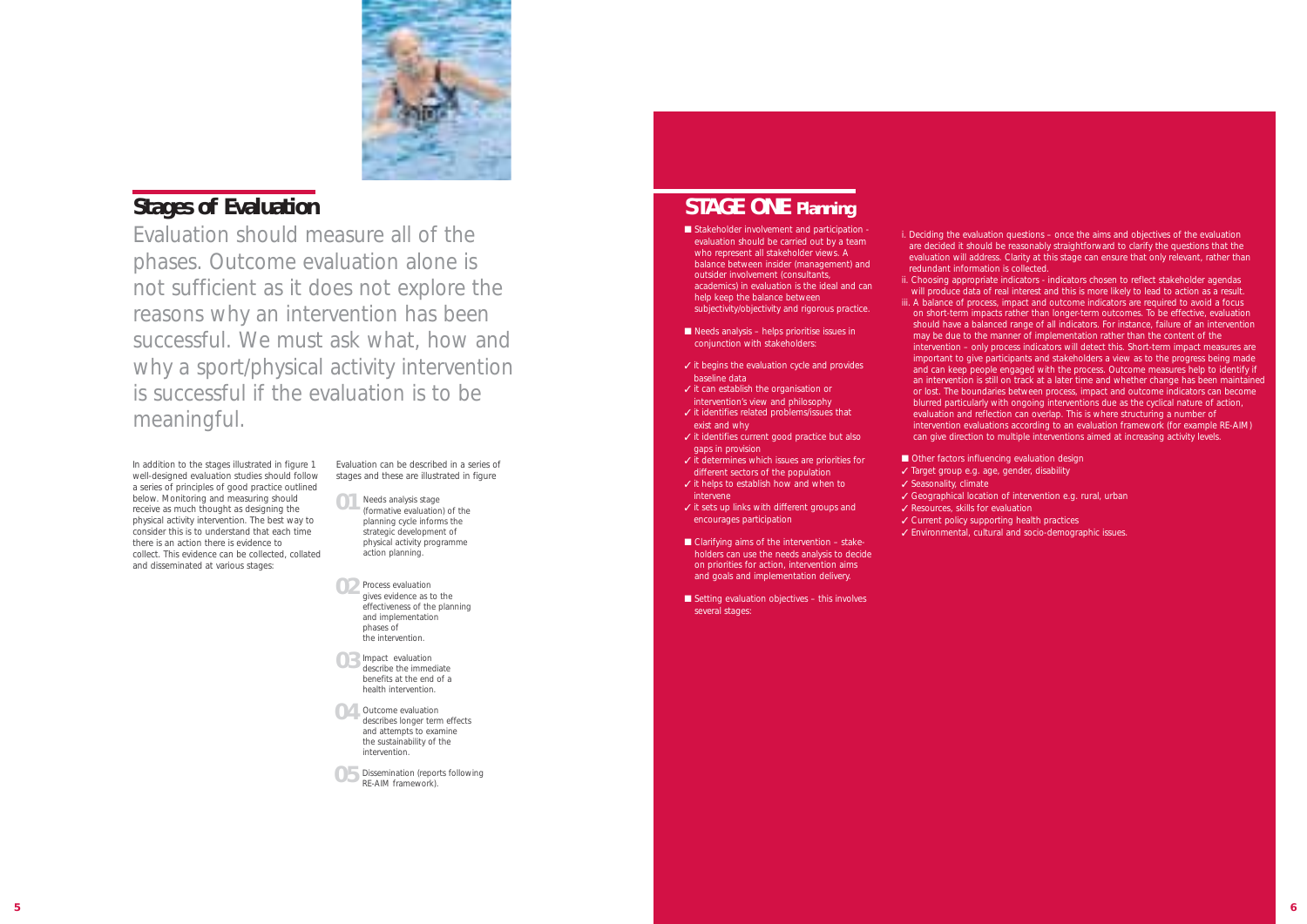# **STAGE TWO**

### **Measurement**

It is important to choose a measurement method appropriate to the evaluation question and type of intervention. A variety of research methods could be employed to gather "layers" of data on a topic which can be cross referenced to each other to add validity and rigour to the evaluation. Measuring process, impact and outcome will normally entail the collection of both quantitative and qualitative data.

\*\* Indirect calorimetry and doubly labeled water methods are not available to practitioners and will not be discussed here (See Welk 2002 for further detail).

and  $\leq$  $\overline{5}$ .<br>त्र e discus

nere (See

welk

2002 ĘOT - further

detail)

Indirect

t calorim

and

Kianop

labeled

methods

 $\overline{a}$ ் elde  $\vec{o}$ practitio

# **Gaining Ethical Approval**

# **Table 1 Strengths and weaknesses of physical activity measures.** Table 1 Strengths and weaknesses of<br>Direct (objective) and indirect (subjective) **Direct (objective) and indirect (subjective) measurement – table of tools** physical activity measures<br>measurement - table of tools

There are a number of key principles that describe ethical protection when measuring physical activity (Stratton, 2006). The most important aspect of ethical evaluation is voluntary and informed consent by participants aged 16 years and over. For participants under the age of 16 (or vulnerable adults) assent from both the participant and parent/carer is required. Participants must receive an information sheet outlining the type(s) of research methods to be used, the time required, alterations to normal routine and potential recompense for participation.

All participants have the right to withdraw from the evaluation aspect of the inter vention without penalty and without reason. Data should be treated in accordance with the data protection act (www.dh.gov.uk/en/PolicyAndGuidance/Organisa tionPolicy/RecordsManagement/DH\_4000489). Guidance on NHS research ethics can be found on the National Research Ethics Service (NRES; www.nres.npsa.nhs.uk). (N.B. An advanced Criminal Records Bureau (CRB) check is required to work with children and vulnerable adults).

# **Requirements for Ethical Approval**

| (GPS)<br>Geographic positioning systems                                                                                                                                                                               | Systematic Direct Observation                                                                                        | Pedometers                                                                                                                                                                                                     | monitoring<br>Heart rate                                                                                                                                                                                                                                                                                                                           | <b>Accelerometer</b>                                                                                                                                                                                                                                    | Self report<br>Physical Activity Measure                                                                                                                                                                |
|-----------------------------------------------------------------------------------------------------------------------------------------------------------------------------------------------------------------------|----------------------------------------------------------------------------------------------------------------------|----------------------------------------------------------------------------------------------------------------------------------------------------------------------------------------------------------------|----------------------------------------------------------------------------------------------------------------------------------------------------------------------------------------------------------------------------------------------------------------------------------------------------------------------------------------------------|---------------------------------------------------------------------------------------------------------------------------------------------------------------------------------------------------------------------------------------------------------|---------------------------------------------------------------------------------------------------------------------------------------------------------------------------------------------------------|
| Garmin foretrak 201                                                                                                                                                                                                   | <b>SOFIT</b><br><b>KV<sub>TdOS</sub></b><br>SOPARK                                                                   | Yamax Digiwalker                                                                                                                                                                                               | Polar<br>Polar team                                                                                                                                                                                                                                                                                                                                | RT3 triaxial<br>MTI Actigraph                                                                                                                                                                                                                           | <b>Active Peoples Survey</b><br><b>ObbAO</b><br><b>PAQ</b><br>(children/adolescents)<br><b>PAQ-C/A</b><br><b>GPAQ</b><br>Instruments available<br><b>7DPAR</b>                                          |
| www.garmin.com                                                                                                                                                                                                        | www.rohan.sdsu.edu/faculty/sallis/measures                                                                           | www.polygondirect.com                                                                                                                                                                                          | www.polar.fi/polar/channels/uk                                                                                                                                                                                                                                                                                                                     | www.casa.ucl.ac.uk/capableproject/RT3.htm<br>www.theactigraph.com                                                                                                                                                                                       | www.activepeoplesurvey.com<br>N/A<br>www.rohan.sdsu.edu/faculty/sallis/measures<br>assetRoot/04/14/08/80/04140880.pdf<br>http://www.dh.gov.uk/<br>www.who.int/chp/steps/GPAQ<br>www.ipaq.se<br>Web site |
| activity patterns to gepgraphical areas.<br>traveled whilst outdoors. Download data and map<br>Detects movement, speed of movement and distance                                                                       | coded.<br>concurrently.Specific physical activity behaviours<br>Can provide qualitative and quantitative information | change.<br>Useful in a variety of settings.<br>Inexpensive,<br>Useful for goal setting and promoting behaviour<br>Can be administered to larg groups.<br>Good measure walking type programmes<br>non-invasive. | analyzing activity in structured sessions such as<br>Easy data manipulation and analysis. Useful for<br>Large storage capacity (weeks)<br>Provides a measure of frequency, intensity, duration.<br>Indirect physiologic measure of activity,<br>Measuring frequency in seconds or minutes/<br>Non-invasive<br>exercise classes/walking activities. | minutes/Large storage capacity (weeks) Easy data<br>Non-invasive Measuring frequency in seconds or<br>Provides a measure of frequency, intensity, duration.<br>manipulation<br>Objective ind<br>licator of body movement (acceleration)<br>and analysis | compendium of activities.<br><b>Strengths</b><br>Inexpensive.<br>Captures qualitative and quantitative information<br>Possible to estimate energy expenditure from<br>Low participant burden.           |
| or under cloud or tree cover.<br>(speed and distance whilst in a car). Some participant<br>Does not work indoors. Can provide erroneous results<br>Expensive.<br>burdening. Signals can be poor in some bult up areas | collection.<br>Observer presence may alter behaviour<br>Time to train observers. Time intensive data                 | exercise class or PE lesson.<br>activity or during intermittent activity such as an<br>Can be tampered with Lose accuracy during running<br>Problems with between instrument variation.                        | arousal, gender, fitness and temperature.<br>Occasional monitor discomfort. Heart rate affected by<br>Expensive                                                                                                                                                                                                                                    | extended monitoring periods.<br>Problems with the placementof the monitor during<br>ment, incline walking and cannot be used in water.<br>Expensive Less useful for detecting upper body move-                                                          | Problem for use in children <10 years.<br>of questions-language problems.<br>Reliability and validity problems. Misinterpretation<br><b>Limitations</b><br>Potential recall bias                        |

### **Application for approval of an Investigation for Research and Evaluation involving Human Subjects**

Here the project title is stated along with its aims. The details of the project are outlined along with procedures including a statement about the originality of the project and how it will benefit participants or society. Statistical or content analsyes should also be included and related to clear hypotheses or research aims.

### **Confidentiality of Participant Records**

This requires a signed statement by the research team stating that they will adhere to the principles outlined in the Date Protection Act

### **Form of Consent to take part as a Subject in a major Procedure or Reseacrh Project**

A form of consent for the participant that should also be signed by a disinterested third party/witness. This should include a short paragraph about the aims of the project.

### **Forms of Consent (Carer)**

A form of consent for a vulnerable participant such as a child. This should include a short paragraph about the aims of the project written at an appropriate level.

### **Participant Information (PI) Sheet**

The PI sheet should state "the exact nature" of involvement required of the participant.

### **Risk Assessment Form**

The RA form needs to clearly establish the nature of the hazard, likelihood of injury occurring andprocedures taken to minimise the risk. This may need to be signed by a relevant health and safety officer.

### **NHS Research Governance Proforma**

**(when NHS staff or patients are involved)** The Local Ethics Research Committee (LREC) will also require an application if NHS staff or patients are invloved in any phase of the research. These are usually organised by PCTs or NHS trusts.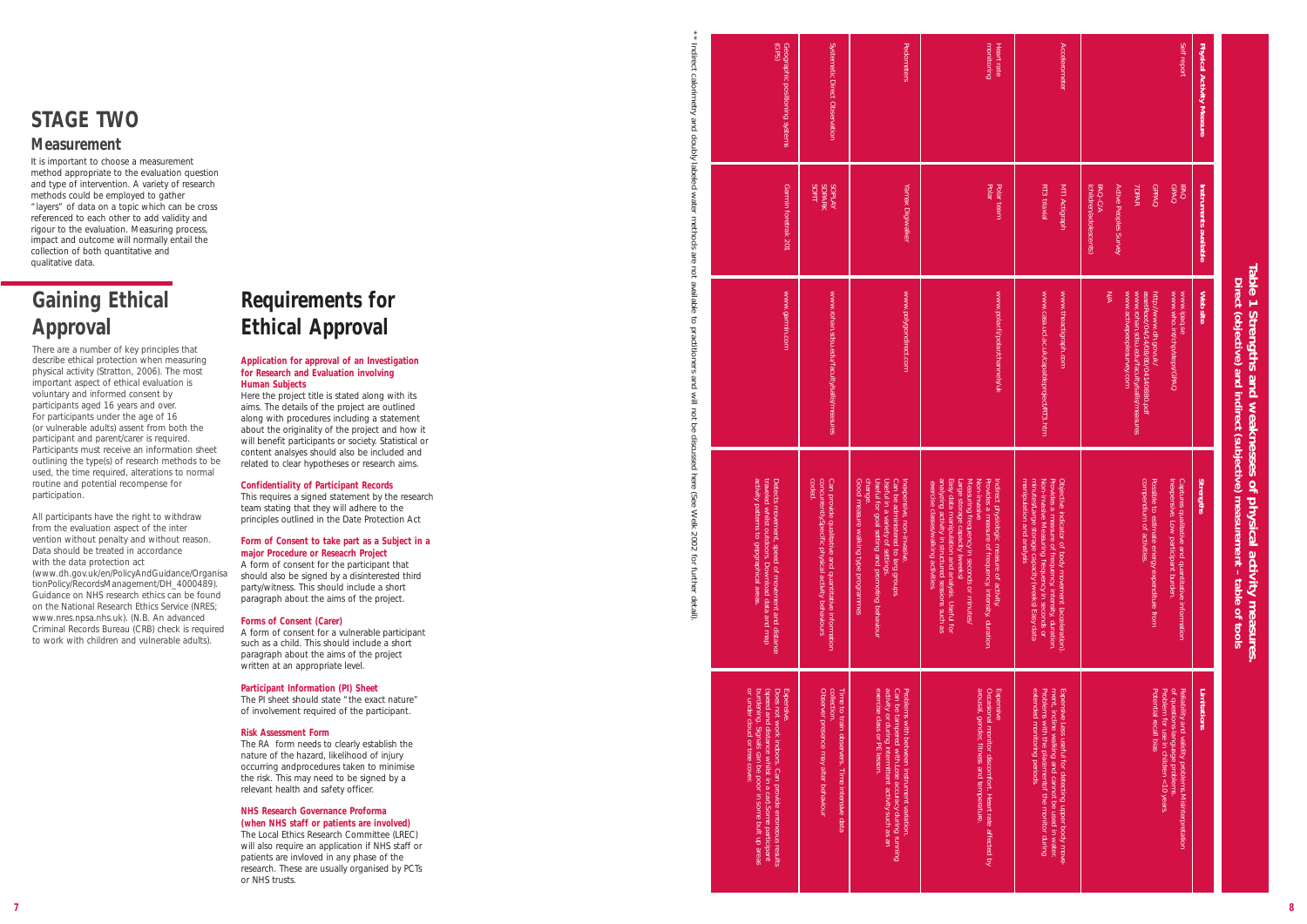# **Measuring Sport and Physical Activity**

There are a variety of methods available for measuring sport/physical activity levels but there is no gold standard (Welk, 2002). Key parameters for physical activity measurement include frequency (when/how often does it occur), intensity (how hard is the activity), time (the duration) and type of activity (walking, running, swimming etc.). There are over 30 methods available for measuring physical activity and their practicality or feasibility of use is illustrated in figure 2. The challenge is to choose the most valid, accurate and reliable

tool (or portfolio of tools) to measure physical activity within your intervention. (N.B. A valid instrument measures what it purports to measure, whereas a reliable instrument quantifies the degree to which a measure produces stable and repeatable results when used under the same conditions).

The choice of a measure depends on a balance between feasibility (ease and cost) against validity (complexity and expense). Diaries, self reports (questionnaire), pedometers, heart rate monitors,

accelerometers and systematic observation tools move from high feasibility to low validity and low feasibility to high validity. The key issue here is one of practicality and realism. In most cases self-report and pedometers will be the most practical option Greater expertise and support would be required for more complex evaluations.

# **Self-report (questionnaire) Tools**

The development of an appropriate, valid and reliable questionnaire to measure physical activity is a challenging task. Physical activity for health benefit comprises several components (e.g. intensity, frequency, duration, and type) that can be performed in different domains (e.g. occupational physical activity, transport physical activity, and/or physical activity during discretionary or leisure time).

Self-report tools are probably the most common choice of measuring tool because they are affordable and have low participant burden. Self-report can be used in a number of formats such as diaries, questionnaires (interview, self administered or proxy-administered, e.g. where parents may report on the activity of their children). Self report is influenced by the ability to comprehend a survey question and to recall activity patterns and hence, the most reliable tools tend to be 3 day or 7 day recall (physical activity participation over past 3 or 7 days). These self-report tools are recommended as they have adequate reliability and validity in large populations (Welk, 2002). Some of the most widely used questionnaires are the International Physical Activity Questionnaire (IPAQ), and the tool used in the Active People Survey (www.activepeoplesurvey.com). Population self-report of sport and physical activity has been inconsistent across the UK. Various tools have been used to gather data and all use slightly different measurement parameters (making trend analysis difficult) and methods (e.g. Health Survey for England, 2003; Active People Survey, 2005).

### **Active People Survey**

The Active People Survey used a specially developed questionnaire (telephone interview survey) to provide base line measurements (2006) in order for Sport England to monitor sport and active recreation Regular participation in sport and active recreation is defined by Sport England as taking part in moderate intensity sport and active recreation on at least three days a week (at least 12 days in the last 4 weeks) for at least 30 minutes continuously in any one session. Participation includes recreational walking and cycling. In the North West region, 20.6% of the adult population took part regularly in sport and active recreation (national average = 21%). Twenty seven per cent of people in the North West built some sport or activity into their lives, whereas 52.4% of adults did not taken part in any moderate intensity sport and active recreation of 30 minutes duration in the last 4 weeks. (www.sportengland.org/active\_people\_results). Professionals can register to use the Active People Diagnostic (APD) tool to find information on sedentary levels, recreational cycling and walking, sport and recreation participation and volunteering (www.activepeoplesurvey.com). Whilst it is important to note that the APS only records sport and recreation activity that lasts for over 30 minutes they provide the most up to date data on baseline participation rates in sport and active recreation. The APS does not assess occupational, household, gardening or transport-related physical activity (unless walking and cycling as a form of transport is a part of a healthy lifestyle choice).

### **International and Global Physical Activity Questionnaires**

(IPAQ: www.ipaq.ki.se) (GPAQ: www.who.int/chp/steps/GPAQ) One of the most widely used self-report (telephone or self administered) tools is the International Physical Activity Questionnaire (IPAQ), of which there are short and long forms. Both forms include an assessment of walking, and moderate and vigorous physical activities (MVPA), and are recommended as a viable method of monitoring population levels of physical activity globally for populations aged 15-69. Some authors have found over reporting of physical activity by the IPAQ (Rzewnicki et al., 2003) whereas there is conflicting evidence on its reliability which has been reported as poor (Rutten et al., 2003) and acceptable (r=.8). Low criterion validity results were found between IPAQ and an accelerometer (Craig et al., 2003) whereas Ekelund et al. (2006) found similar criterion validity scores for the short IPAQ, suggesting that the specificity to correctly classify people achieving 30 minutes of physical activity per day was sound. In summary the IPAQ was not initially designed for research and evaluation purposes or in small scale interventions.

However Ekelund et al's findings suggest that it is possible to use the long version of IPAQ to identify people who achieve activity guidelines (30 minutes per day). Therefore it is our view that the long version IPAQ can be used for evaluation purposes and in representative samples (further guidance is available at www.ipaq.se). Technical expertise may be required with the cleaning and analysis phases of IPAQ use.



**Validity**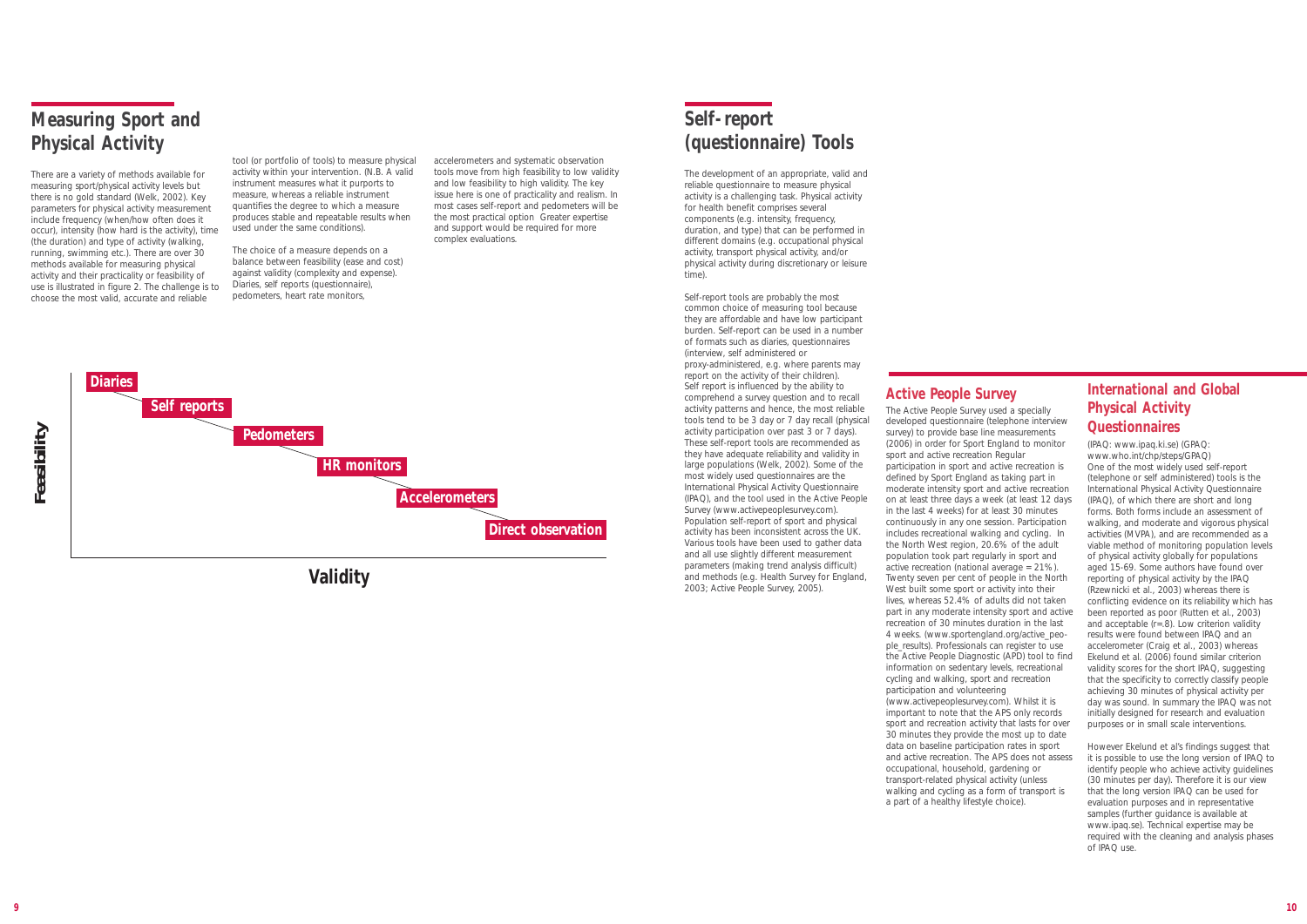## **Comparing the IPAQ and GPAQ**

The GPAQ (2nd version) is very similar to the long version of the IPAQ. Both assess frequency, duration and intensity of physical activity. The IPAQ includes MET values of 3.3, 4.0 and 8.0 for walking, moderate and vigorous activity respectively whereas the GPAQ only includes the 4.0 and 8.0 MET values. The IPAQ requires respondents to recall physical activity over the past 7 days compared to a "typical week" in the GPAQ. The GPAQ has 15 questions in three domains (work, travel, recreation) and is validated for use in 16-84 year olds compared to 25 questions across 4 domains in the IPAQ (job, transport domestic/gardening, recreation) which is validated for use in 15-69 year olds. The GPAQ data can also be cleaned and analysed using free public health analysis software (www.cdc.gov/epiinfo) Recently the GPAQ has been selected as the tool for the physical activity element in the North West Public Health Observatory lifestyle questionnaire.

### **Physical Activity Questionnaire for Older Children and Adolescents (PAQ-C/A)**

The Physical Activity Questionnaire for Older Children (PAQ-C) and Adolescents (PAQ-A) are validated (Crocker et al., 1997), self-administered, 7 day recall questionnaires, which assess general levels of physical activity in 9 to 15 year old children. There are no valid questionnaires for children under the age of 9.

IPAQ and GPAQ and PAQ-C/A are examples of a number of forms of self-report or interview administered questionnaire. Many others can be found in a special edition of Medicine and Science in Sports and Exercise: A Collection of Physical Activity Questionnaires (Pereira et al., 1997).

# **Accelerometry and Heart Rate Monitoring**

Accelerometers and heart rate telemeters provide objective measures of physical activity and will be discussed together. It is unlikely that practitioners will use these because of the cost, technical expertise required for use and the complexity of data analysis. Nevertheless a brief explanation of these monitors and a case study will be described here.

### **Heart Rate Monitoring**

Heart rate monitoring usually uses a telemetric system (http://www.polar.fi) with a transmitter which comes in the form of a belt and fits around the chest and detects electrical impulses from the heart and converts these to beats per minute. These data are either stored in the belt or transmitted to a receiver in the form of a wristwatch. Heart rate telemeters can be programmed to record heart rate second to second or minute to minute (recording interval is called an epoch) continuously for weeks.

### **Accelerometry**

Accelerometers (www.theactigraph.com) are small box devices usually placed on the waistband (on the wrist in wheelchair users) which record the vertical (uni-axial) or vertical, horizontal and diagonal (tri-axial) acceleration of the body. These accelerations are subsequently converted to gravitational counts per epoch duration. These instruments can record in second by second or minute-by-minute epochs.

The main advantage of heart rate monitoring and accelerometry is the relatively low participant burden and the relative ease by which data can be collected and more importantly analysed. Both heart rate telemeters and accelerometers are first initialised in conjunction with their respective software programmes when names, monitor numbers and start and end recording dates and times are set up for each individual. On completion of data collection the instruments are interfaced with a PC and data downloaded. Data can then be analysed by frequency, intensity and time and patterns of activity assessed across each minute of the day (www.theactigraph.com; www.polar.fi/polar/channels/uk). Data produced by heart rate and movement methods is extremely valuable and is not beset by problems of recall, although most studies also use objective methods alongside a diary which requires participants to record getting up and going to bed times. For example high heart rates at unusual times may be recorded in a diary and allow the evaluator to interpret the results with greater validity.(e.g. heart rate may be elevated due to stress rather than physical activity).

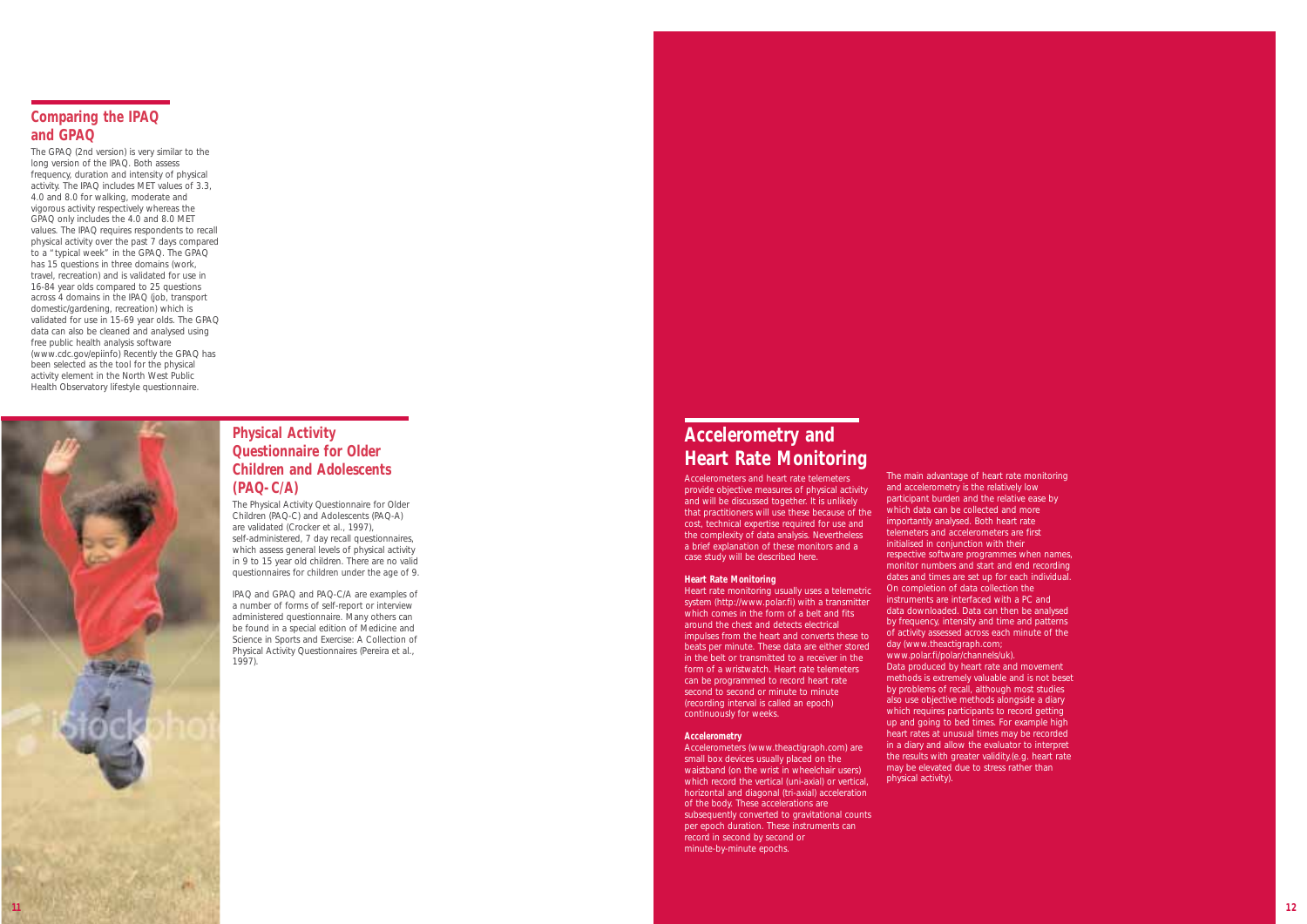





## **When is it best to use heart rate telemetry and accelerometry?**

From a practitioner perspective, heart rate telemetry and accelerometry may be most useful when a precise quantification of physical activity is required e.g. in a Tai Chi for Arthritis Class (PA Audit 2005, Salford LA.) These methods could also be used in exercise referral or any other structured intervention. Data from the instruments would then be downloaded from a relatively small number of participants and the activity contribution of the intervention analysed and reported. In one study (Ridgers et al., 2005, 2006) activity levels were monitored in primary school playgrounds using both heart rate and accelerometry. This was entirely appropriate as the physical activity had a clear focus (play), it occurred in one setting and involved a group (young children) whose accurate recall of the frequency, intensity, duration and mode of activity is generally problematic. Moreover the data could be analysed by discrete t ime periods across a school morning or lunch break.

### **Pedometers**

Many physical activity interventions and health promotion messages promote walking as a healthy and free form of physical activity available to all those physically able to take advantage of it. Pedometers can provide useful information on ambulatory walking however there are a number of problems with their use. Individual data such as stride length, body weight and age can be input into some pedometers. However data are sometimes rounded to the nearest 1 kg or 10 cm causing an immediate source of inaccuracy. The in correct input of stride length is arguably the largest cause of error in estimating physical activity energy expenditure and distances covered during walking. The best use of pedometers is for recording steps and pedometers should always be manually checked for counts by using a calibrated shaker table or by hand (by counting each shake 1,2,3 etc and checking against the display). For representative data to be obtained participants need to wear a pedometer for 3 days (Tudor-Locke et al. 2005). Pedometers are a low cost method of generating accurate and reliable data (depending on the quality of the pedometer; Schneider et al., 2004). A range of pedometers can be viewed at a number of different web sites (www.walking.about.com; www.polygondirect.com). The recent range of newly developed piezo-electric pedometers are probably bests for research and evaluation purposes (www.new-lifestyles.com).

The daily target for physical activity is 10,000 steps per day (Tudor-Locke and Bassett, 2004). However 15,000 and 12,000 steps have been recommended for boys and girls respectively (Tudor Locke et al., 2004). The key aspect for activity intervention is not necessarily the debate over number of steps but whether total steps increase as a result of engaging in an activity intervention. Recent pedometer evaluations in schools have suggested that pedometers work as motivational tools (Butcher et al., 2007) and stimulate increases in physical activity.

### **Recent Technologies (GPS, Mobile Telephones)**

Recently, geographic position system (GPS) and mobile phone technology have been proposed as tools for physical activity measurement. The Nokia 500 Sport (www.techdigest.tv/2006/05/nokia\_5500\_spor) has a pedometer integrated into the phone and can also be used to develop physical activity interventions. Sending prompting SMS messages to participants enrolled on interventions to remind them to walk at lunch break or to take the stairs and not the lift is also a good way of promoting physical activity in a cost effective manner.

**Example:** In an unpublished pilot study 2 focus groups of 5 participants discussed thei physical activity behaviour with an intervention lead. Each participant signed up to some simple behaviour change agreements. The intervention lead was allowed to send daily SMS texts to remind them of the behaviour changes. Examples of these were an early morning breakfast SMS to walk to work and/or take the stairs not the lift. In additionSMS messages stating, "put your pedometer on" or "text me your total step count" at the end of the day were also used. Data were then entered into a spreadsheet by hand and analysed at the end of the physical activity prompting intervention.

The Garmin System (www.garmin.com/ products/forerunner201/) is a GPS monitor that detects outdoor activity and geographic positioning. The GPS system is useful for calculating distances and speeds as well as the location of activity. The integration of the system with appropriate software also allows mapping of activity. The limitations of GPS is that it only works outside and in areas where interference (cloud cover, trees, high rise buildings) us at a minimum. GPS can be used usefully with activity diaries and accelerometers.

Systematic observation involves a trained observer coding predetermined physical activity behaviours (sitting, walking, running) in various settings, (playgrounds, parks, homes etc). undertaken by participants over set time intervals. McKenzie has designed a number of systematic observation systems and some methods are (SOPLAY, SOFIT) are available on the internet (www-rohan.sdsu.edu/faculty/sallis/measures.html). One of the most comprehensive instruments to assess walkingand cycling is the SPACES system (Systematic Pedestrian and Cycling Environmental Scan, Pikora et al., 2002). Systematic observation requires specific training of observers and can be undertaken live or by reviewing video media. This technique is extremely time consuming and should only be used on small groups in specific settings. Systematic observation tools are accessible for practitioners as they provide powerful data by combining both context and behaviour.

**Example:** Tracking the use of a skate park by adolescents. Participants agreed to wear the GPS system whilst outdoors before and after the introduction of a skate park in their neighbourhood. The data from the GPS system provided evidence of the geographical location of the skateboarders, their distance travelled and speeds attained not only whilst at the venue but also during the travel to and from the venue. Usually GPS are combined with heart rate monitors or accelerometers and/or qualitative data from focus groups, interviews or photographs of locations.

## **Cognitive and Psycho-social Measures**

Control over exercise and physical activity (Kerner and Grossman, 2001), enjoyment of exercise (Kendzierski and De Carlo, 1991), cost benefit (Marcus, et al., 1992), intention to exercise (Kerner and Grossman, 2001), self efficacy (Sallis et al. 1998) and social support (Sallis et al.,1987) also represent other health markers susceptible to change as a result of participating in an activity intervention and are worth considering for use within physical activity interventions.

### **Physical Environment Measures**

There are many useful measures of physical environments relevant to physical activity. The Neighbourhood Environment Walkability Scale (NEWS, Saelens et al., 2003), Home Environment Scale (Sallis et al., 1997), Perceived Environment Scale (Ball et al., 2001), Awareness of Physical Activity Facilities Scale (Leslie et al, 1999), and Personal, Media, External Environments and Local Opportunity Scales (Stahl et al., 2001), are readily available and, after familiarisation, are appropriate tools for practitioners to use in their evaluation.

Abstracts on cognitive and psycho-social and physical environment measures are available from www.pubmed.org or by contacting the authors direct.

# **Other Outcome Measures**

Changes in physical fitness scores, height, weight, body mass index (BMI), skin fold measures, blood pressure, run/walk times, weight lifted, flexibility and ratings of perceived exertion may also be useful evaluation measures within specific interventions such as exercise referral. Health outcomes such as perceived health status, increased feelings of well-being and improved mental health can also provide useful evidence of programme impact (Bowling, 1997).

# **Qualitative Research Techniques**

Participation in sport and physical activity is a complex behaviour and is not always easy to capture accurately using some of the techniques we have seen so far. Qualitative research techniques allow behaviour to be studied in depth and often in an ongoing way. In order to enhance the rigour of qualitative research, various techniques can be employed such as triangulation (where quantitative & qualitative data are used together in an evaluation design); purposive sampling (where specific cases are selected); and sampling until saturation is reached (i.e. no new themes are emerging when you interview more people) can be used.

### **Interviews: One-to-one, Focus groups**

Interviews are useful for tracking and exploring complex issues. A semi-structured interview format is often the best approach as it allows enough focus for specific questions to be asked by the evaluator however, it allows enough scope for the interviewee to give free-ranging opinions on unintended benefits and outcomes of the intervention under investigation. Focus groups (Morgan and Krueger, 1998) are a type of group interview, usually comprising about 8 people, which allow very specific questions to be explored. These are a useful tool to measure ongoing processes during an intervention, or as a reflective tool to look back retrospectively on an experience of an intervention.

## **Image-based techniques: Videos, video-diaries, disposable cameras**

Images are increasingly being used to measure health-related behaviour as they allow the reality of the ongoing behaviour to be captured (Bauer and Gaskell, 2000).. They can also be used by the participants themselves and hence provide an insider perspective on an intervention. Pictures and images are a powerful mechanism for getting participants to reflect on behaviour and they can also be used as a trigger for a focus group conversation. Drawings (e.g. Draw and Write method) are a useful tool to use with children to engage them in the research process and overcome language barriers.

# **Systematic Observation**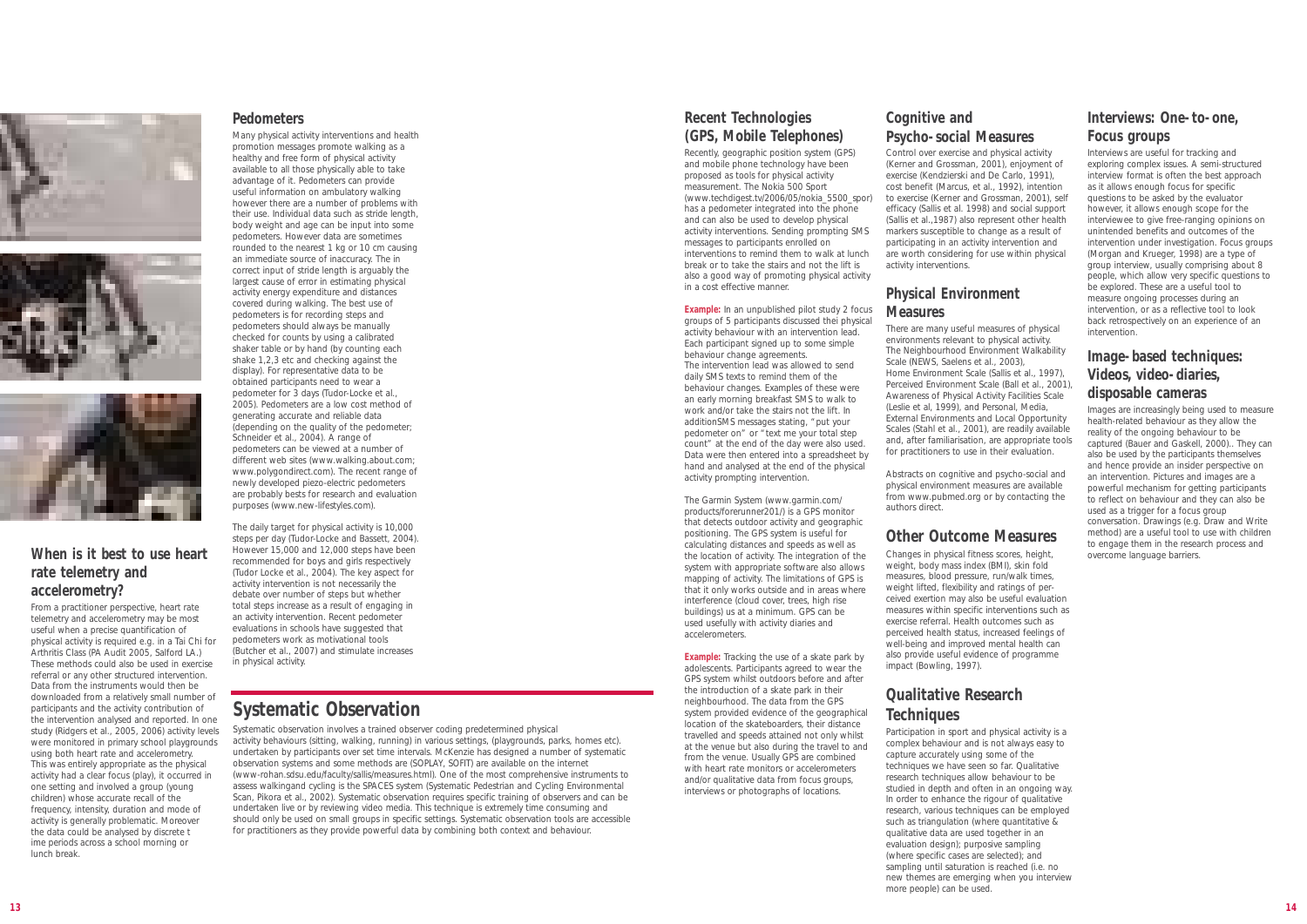# **STAGE THREE Data Analysis:**  Data should be organised according to the type of response.

Qualitative analysis - If qualitative responses are generated then these will need to be coded. Coding is where similar thematic areas arising from within the textual evidence (interview transcript) are grouped together e.g. all factors relating to barriers to physical activity could be grouped as one thematic area. Coding allows patterns within the data to be defined and described. This data can be organised by a paper-based or electronic method (N-VIVO; www.qsrinternational.com). Key points for respondents will be recorded from which themes related to activity behaviour will emerge.

Quantitative analysis – When handling quantitative data a spreadsheet or database (Excel/Access/Epiinfo tool[www.cdc.gov/epiinfo]) will have to be designed, into which the data can then be inputted. From this, statistical analyses can be performed, and general descriptive statistics produced (means, ranges, standard deviations) on the outcome measure (physical activity). These data may be related to sub groups (sometimes called independent or grouping variables) such as gender age, SOA (Super Output Area-Post Code). Any use of data should conform to the Data Protection Act (www.data-protection-act.co.uk) where in dividual identity and related data should be coded appropriately and kept in different electronic files. These data will then be available for use in an overall evaluation of sport / physical activity programming.

# **Case Study 1 (figure 3)**

The Liverpool Sporting Playgrounds Project Figure 3 reviews the Liverpool Sporting Playgrounds Intervention in the "stages of evaluation" model.

### **Needs analysis**

Children's activity during school play was low. Thus a major initiative was developed by the DfES and Nike. Schools in deprived areas applied for £20k funding to redesign their playground. Twenty one schools received money to do this. Partners involved in the study, such as the Sport Action Zone (SAZ), the Youth Sport Trust (YST), local education authority (school improvement officer), local authority architects and schools councils (teachers, pupils, parents, governors) were involved in discussion regarding the nature of playground redesign and the research approach.

### **Process evaluation**

There were regular meetings held with architects, school councils, Youth Sport Trust, Sport Action Zone manager and the school improvement officer and research team. Evidence gathered using semi-structured interviews and notes from conversations and meetings as well as systematic observation (video) data from the school playgrounds permitted a detailed analysis of the process of change and

implementation.

The Stages of Evaluation: The Liverpool Sporting Playgrounds Project

### **Summary Findings**

The result of this rigorous evaluation was that children's activity was increased and sustained for between 6 and 12 months. This resulted in all primary school in the unitary authority receiving funding to renovate their school playgrounds

### **Interpreting data using RE-AIM**

Because of the data generated the programme will now "reach" all children, it "effectively" increased physical activity. All schools are "adopting" the basic intervention design. "Implementation" lessons have been learned and added to the process. "Monitoring" demonstrated a significant effect and the continued need for evaluation.

# **Impact evaluation**

Activity levels were measured using a rigorous multi-method approach. Accelerometers, heart rate telemeters and systematic observation were used as objective measures. These were used to assess movement:- accelerometry, physiologic strain:- heart rate and behaviour: systematic observation. Subjective data were collected during meetings with school council focus groups involving children teaches and parents. The impact of playground redesign on activity levels and behaviour was assessed in over 350 children in 15 intervention and 11 control schools.

### **Outcome evaluation**

Activity levels increased by about 4 percent in boys and girls although over half of this was vigorous activity. This increase was sustained 6 months after the intervention although effects dropped off after 12 months post intervention. The intervention effect was independent of gender, BMI category and age. Longer play duration had an additional positive effect on activity levels. Children, teachers and parents were proud of the playground and children were more alert in class. There were some difficulties in constructing some of the playground designs

Regular meetings with architects, school council ,YST, SAZ and school improvement semi-structured interviews and notes from systematic observation (video) data from

Measures increase in physical activity from Assesses physical activity and positive and negative behaviour after playgrounds were

- Impact evaluation accelerometry and heart rate measures redesigned **03**
- **O4** Outcome evaluation<br> **04** Physical activity asses Physical activity assessed at 6 weeks, 6 months and 12 months post stakeholders.
- Needs analysis stage (formative evaluation) DfES invest £20k into 470 school play areas. Redesign involves multi-colour markings and playground structures Discussion with stakeholders: School councils (children&teachers), SAZ, School improvement officer, local authority architects, YST about nature of project and key aims **01**
	- Process evaluation officer Evidence gathered using conversations and meetings as Well as the school playgrounds

interventionData analysed by age, gender and BMI group Findings disseminated to

RE-AIM **05**

**02**

# **STAGE FOUR Dissemination:**

In order to ensure action results from the evaluation it is vital that all data collected during the evaluation is analysed, interpreted and disseminated in an appropriate and timely manner.

Recent use of geographic information systems (GIS) may enable some data to be mapped. Some data may be released in the short-term to keep interest maintained. Ensure results are summarised in a succinct and meaningful way, statistics are fully explained and qualitative findings kept brief. A balance of both positive and negative aspects should be highlighted. Examples of good practice such as case studies, qualitative quotes or photographs may enrich the results and make the summary more interesting.

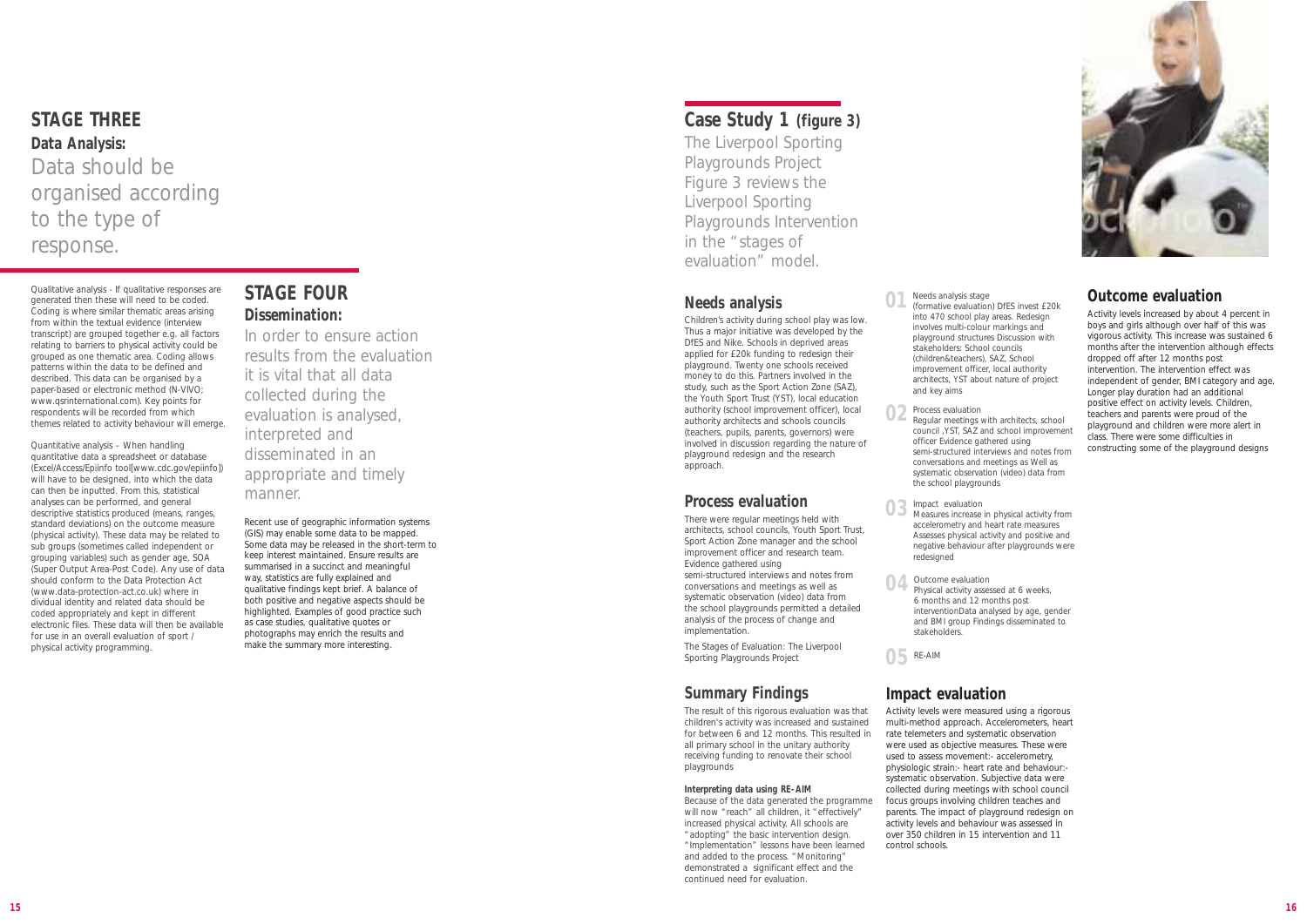# **Case Study 2** Stepping Out LEAP (Local Exercise Action Pilot) Evaluation:

# **Process evaluation**

# **Impact evaluation**

| Table 2: A Review of the Whole Evaluation process |                                              |                                                                                                                                                                                                                                                              |                                                                                                                                                                                                                                                                                                                                                                                                                                                                                                                                                                                                                                                                                                                                                                                                                             |  |  |
|---------------------------------------------------|----------------------------------------------|--------------------------------------------------------------------------------------------------------------------------------------------------------------------------------------------------------------------------------------------------------------|-----------------------------------------------------------------------------------------------------------------------------------------------------------------------------------------------------------------------------------------------------------------------------------------------------------------------------------------------------------------------------------------------------------------------------------------------------------------------------------------------------------------------------------------------------------------------------------------------------------------------------------------------------------------------------------------------------------------------------------------------------------------------------------------------------------------------------|--|--|
| Programme stages                                  | Level of measurement                         | <b>Stages of measures</b>                                                                                                                                                                                                                                    | <b>Examples of measures</b>                                                                                                                                                                                                                                                                                                                                                                                                                                                                                                                                                                                                                                                                                                                                                                                                 |  |  |
|                                                   | Design of PA<br>programme                    | Formative<br>evaluation<br>measures                                                                                                                                                                                                                          | Responses of target group to testing of PA messages or programme materials;<br>perception of stakeholders of programme's likely success                                                                                                                                                                                                                                                                                                                                                                                                                                                                                                                                                                                                                                                                                     |  |  |
| Programme<br>started                              | Population<br>reached                        | Process<br>and<br>implementation                                                                                                                                                                                                                             | The proportion of people attending the programme event;<br>Or<br>% of health professionals participating;                                                                                                                                                                                                                                                                                                                                                                                                                                                                                                                                                                                                                                                                                                                   |  |  |
|                                                   |                                              | measures                                                                                                                                                                                                                                                     | The programme was delivered as intended;<br>Environmental changes were carried out as planned; inter-agency planning /<br>partnerships materialise and are maintained                                                                                                                                                                                                                                                                                                                                                                                                                                                                                                                                                                                                                                                       |  |  |
|                                                   | Proximal effects                             | Individual level<br>measures                                                                                                                                                                                                                                 | Awareness of PA health benefits<br>Cognitive changes such as self-efficacy,<br>intention to be more active, beliefs<br>Social supports; enhanced social influences; social environment; social capital                                                                                                                                                                                                                                                                                                                                                                                                                                                                                                                                                                                                                      |  |  |
|                                                   |                                              | Inter-individual<br><b>Measures</b>                                                                                                                                                                                                                          | PA behavioural changes - increased walking, Increased moderate and vigorous activities; Decreased sedentary behaviour or<br>screen time; Increases in incidental PA, active transport                                                                                                                                                                                                                                                                                                                                                                                                                                                                                                                                                                                                                                       |  |  |
|                                                   |                                              | Individual level<br>measures                                                                                                                                                                                                                                 |                                                                                                                                                                                                                                                                                                                                                                                                                                                                                                                                                                                                                                                                                                                                                                                                                             |  |  |
|                                                   | Health<br>promotion<br>impact<br>measures    | Physical<br>environmental<br>measures                                                                                                                                                                                                                        | Changes to physical environments implemented/completed                                                                                                                                                                                                                                                                                                                                                                                                                                                                                                                                                                                                                                                                                                                                                                      |  |  |
| Programme<br>sustainability                       |                                              | Community level<br>change $##$                                                                                                                                                                                                                               | Policies developed and implemented;<br>Programme elements institutionalised; Programme elements self-sustaining without the<br>presence of programme initiators                                                                                                                                                                                                                                                                                                                                                                                                                                                                                                                                                                                                                                                             |  |  |
| Programme<br>derived policy                       | Long term<br>outcomes                        |                                                                                                                                                                                                                                                              | Reduced disease incidence or mortality from inactivity-related conditions;<br>improved well-being/ quality of life/ social capital                                                                                                                                                                                                                                                                                                                                                                                                                                                                                                                                                                                                                                                                                          |  |  |
|                                                   |                                              | Other [non<br>health] outcomes<br>##                                                                                                                                                                                                                         | Environment which facilitates PA better, such as improved public transport,<br>better parks, urban planning, cultural norms and values changed to demand PA<br>infrastructure                                                                                                                                                                                                                                                                                                                                                                                                                                                                                                                                                                                                                                               |  |  |
| <b>Dissemination</b>                              |                                              |                                                                                                                                                                                                                                                              | Sustained policy changes to facilitate PA enhancements<br>Spread of PA promoting culture and its policy and resources for effective<br>programmes to all regions where inactivity is a problem.                                                                                                                                                                                                                                                                                                                                                                                                                                                                                                                                                                                                                             |  |  |
|                                                   |                                              |                                                                                                                                                                                                                                                              |                                                                                                                                                                                                                                                                                                                                                                                                                                                                                                                                                                                                                                                                                                                                                                                                                             |  |  |
| Stepping Out LEAP<br>Case Study 2                 | (Local Exercise Action<br>Pilot) Evaluation: | An exercise promotion project aimed at people<br>aged 50+ in Wigan borough. This evaluation<br>study aimed to assess the impact of a variety<br>of primary-care led, exercise interventions,<br>targeted at the 50+ population in Wigan bo<br>care settings. | Exercise levels were measured using the<br>self-report, 7 day short form IPAQ, at baseline, 6<br>month and 12 month intervals. The measures for<br>this were decided by the national LEAP evaluation<br>team (DH, 2006) and one key limit<br>participation in the evaluation from areas of<br>highest deprivation. The data has been mapped<br>by gender and postcode to assess the relationship<br>between deprivation and physical activity<br>behaviour across the Wigan borough.<br>Regular steering group meetings were held<br>between agencies and the over 50s forum in<br>Wigan to discuss project delivery. Other processes<br>such as the training of peer mentors were<br>evaluated by conducting focus groups at inte<br>during the project's time-course<br>evaluation<br>Impact evaluation<br><b>Process</b> |  |  |
|                                                   |                                              |                                                                                                                                                                                                                                                              |                                                                                                                                                                                                                                                                                                                                                                                                                                                                                                                                                                                                                                                                                                                                                                                                                             |  |  |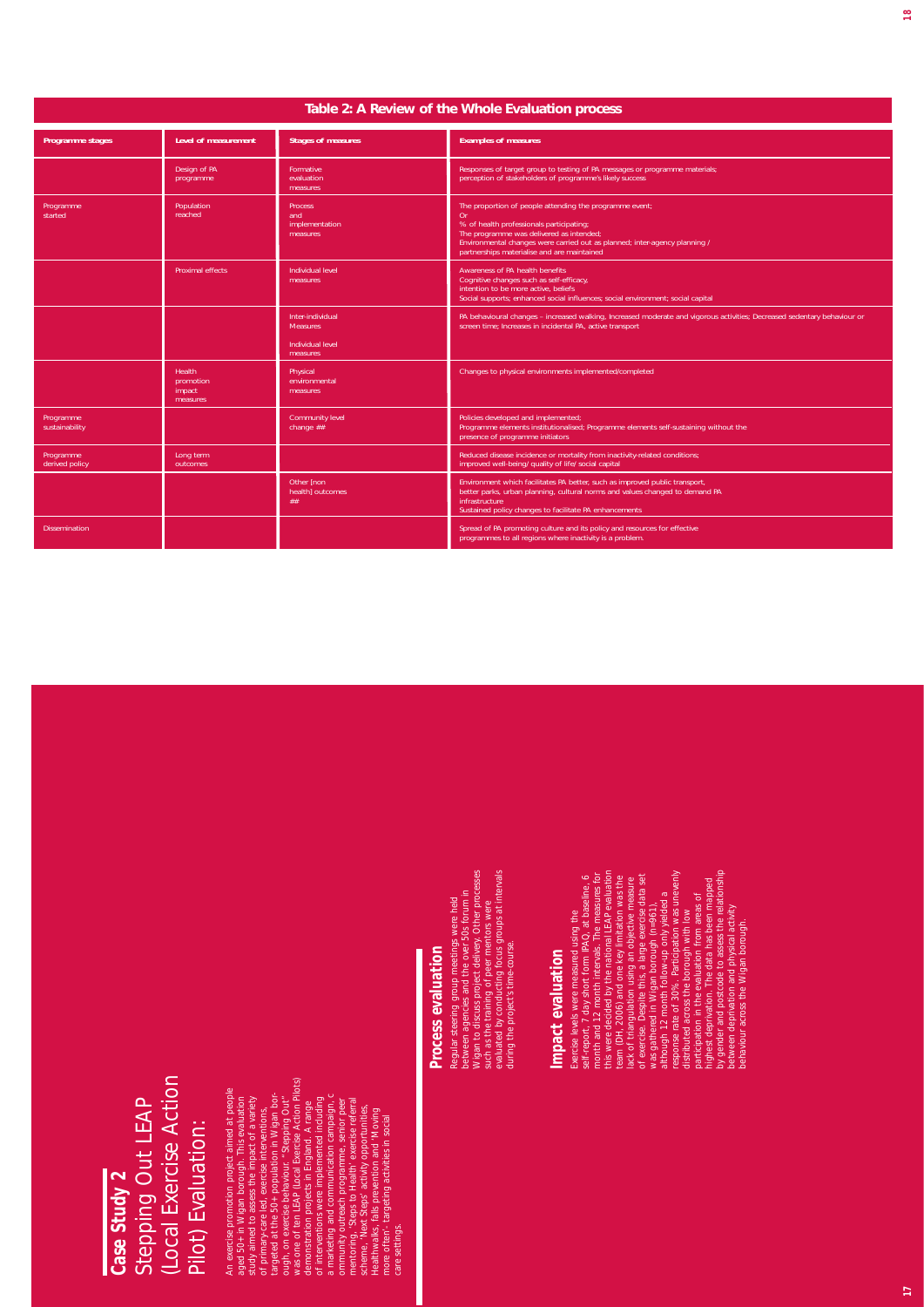# **References**

Ball K, Bauman A, Leslie E and Owen N (2001): Perceived environmental aesthetics and convenience and company are associated with walking for exercise among Australian adults. Preventive Medicine. 33, 434-440.

Bauer MW and Gaskell G Eds (2000) Qualitative Researching with Text, Image and Sound. Sage; London.

Bauman A, Phongsavan P, Schoeppe S and Owen N (2006) Physical activity measurement- a primer for health promotion. IUHPE – Promotion and Education, 13, 92-103.

Booth ML (2000). Assessment of Physical Activity: An International Perspective. Research Quarterly for Exercise and Sport, 71 (2): s1 14-20

Bowling A (1997) Research Methods in Health: Investigating Health and Health Services, OUP: Buckingham

Butcher Z, Fairclough S, Stratton G. and Richardson D. (2007) The Effect of Feedback and Information on Children's Pedometer Step Counts at School. Pediatric Exercise Science, 19(1), (pages)

Crocker PR, Bailey DA, Faulkner RA, Kowalski KC, McGrath R. (1997) Measuring general levels of physical activity: preliminary evidence for the Physical Activity Questionnaire for Older Children. Med Sci Sports Exerc. 29:1344-9.

Department of Culture, Media and Sport. (2002) Game Plan: a strategy for delivering Government's Sport and Physical Activity Targets. Cabinet Office;London.

Department of Health (1998) Health Survey for England. Department of Health Publications; London.

Department of Health (2003) Health Survey for England. Department of Health Publications; London.

Department of Health (2004a) Choosing Health? Choosing Activity: A Consultation on how to increase physical activity. Department of Health Publications; London.

Department of Health (2004b). At least 5 a week: Evidence on the impact of physical activity and its relationship to health. A report from the Chief Medical Officer. Department of Health Publications; London.

Department of Health (2005) Choosing Activity: a physical activity action plan. Department of Health Publications; London. Dugdill L (2001) Evaluation Supplement: Framework for Action. Health Development Agency, London, U.K.

Pikora TJ, Bull FCL, Jamrozik K, Knuiman M, Giles-Cortie B and Donovan RJ (2002): Developing a reliable audit instrument to measure the physical activity environment for physical activity. American Journal of Preventive Medicine, 23 (3), 187-194.

Health Development Agency. (2004) The effectiveness of public health interventions for increasing physical activity among adults: a review of reviews. Health Development Agency; London.

Hillsdon M, Foster C, Thorogood M (2005) Interventions for promoting physical activity, Cochrane Database of Systematic Reviews, Issue 1. Art No: CD003180.

Kendzierski D and DeCarlo KJ (1991):Physical Activity Enjoyment Scale: Two validation studies. Journal of Sport and Exercise Psychology, 13(1); 50-64.

Kerner MS and Grossman AH (2001): Scale construction for measuring attitude, attitude, beliefs, perception of control, and intention to exercise. J Sports Med Phys Fitness 41(1): 124-31.

Laporte RJ, Montoye HJ and Caspersen CJ (1985) Assessment of physical activity in epidemiologic research: problems and prospects. Public Health Rep, 100:131-46.

Leslie E, Owen N, Salmon J, Bauman A,Sallis JF and Kai Lo S (1999): Insufficiently Active Australian College Students: perceived personal, social, and environmental influences. Preventive Medicine. 28, 20-27.

> St\_hl T, R\_tten A, Nutbeam D, Bauman A, Kannas L, Abel T, L\_schen G, Rodriquez DJA, Vinck J and van der Zee J (2001): The importance of the social environment for physically active lifestyle – results from an international study. Social Science and Medicine. 52, 1-10.

Marcus BH, Rakowski W and Rossi JS (1992): Assessing motivational readiness and decision-making for exercise. Health Psychology. 11, 257-261.

McKenzie TL, Sallis JF, Nader PR (1991) SOFIT: System for observing fitness instruction over time. J Teach Phys Edu, 11:195-205.

Morgan DL and Krueger RA (1998) The Focus Group Kit. Sage; London.

Ovretveit J (1998) Evaluating Health Interventions. Oxford University Press; Buckingham.

Sport England Active People Survey (2005-2006) http://www.sportengland.org/index/get\_resour ces/research/active\_people/aps\_results.htm (accessed 5/12/06)

Stratton G, Ridgers ND, Gobbii R, and Tocque, K (2005) Physical Activity Exercise, Sport and Health: Regional Mapping for the North-West. (www.nwph.net/pad/accessed 13/3/07)

Pate RR, Trost SG, Felton GW, Ward DS, Dowda M and Saunders R (1997). Correlates of physical activity behavior in rural youth. Research Quarterly for Exercise and Sport, 68, 241-248.

Pereira MA, FitzerGerald SJ, Gregg EW, Joswiak ML, Ryan WJ, Suminski RR, Utter AC, and Zmuda JM. (1997) A collection of Physical Activity Questionnaires for health-related research. Med Sci Sports Exerc. 29: S1-205.

Richardson M, Ainsworth B, Jacobs D, and Leon W. (1996) Validity of the Godin physical activity questionnaire in assessing leisure time physical activity. Medicine and Science in Sports and Exercise, 28, S32 (Abstract).

Ridgers ND and Stratton G (2005). Physical activity during school recess - The Liverpool Sporting Playgrounds Project. Pediatric Exercise Science, 17, 281-290.

Ridgers ND, Stratton G and Fairclough SJ (2006) Assessing physical activity during recess using accelerometry, Preventive Medicine, 41, 102-107.

Saelens BE, Sallis JF, Black JB and Chen D (2003) Neighborhood-based differences in physical activity: and environment scale evaluation. American Journal of Public Health. 93(9), 1552-1558.

Sallis JF and Saelens BE (2000) Assessment of physical activity by self-report: status, limitations, and future directions. Research Quarterly for Exercise and Sport, 71:409.

Sallis JF, Johnson MF, Calfas KJ, Caparosa S, and Nichols JF (1997) Assessing perceived physical environmental variables that may influence physical activity. Research Quarterly for Exercise and Sport. 68(4), 345-351.

Sallis JF, Bauman A, and Pratt M (1998): Environmental and policy interventions to promote physical activity. American Journal of Preventive Medicine. 15 (4), 379-397.

Silverman D (2006) Interpreting Qualitative Data; 3rd edition. Sage; London.

Stamatakis E, Ekelund U, and Wareham NJ. (2007) Temporal trends in physical activity in England: The Health Survey for England 1991 to 2004. Preventive Medicine. Jan 8; [Epub ahead of print].

# **Summary of evaluation process**

Figure 4 overviews the evaluation process and dichotomizes projects into complex and descriptive designs. Descriptive evaluations involve straightforward analysis and reporting of data. In descriptive designs numbers/ percentages of participants, quotes from interviews are reported whereas complex designs involve more advanced statistical content analysis of quantitative and qualitative data respectively.

In descriptive evaluations expertise within your organization or partnership may be sufficient whereas for complex designs, external support and expertise may be required. Table 2 (Bauman et al. 2006) reviews the whole evaluation process